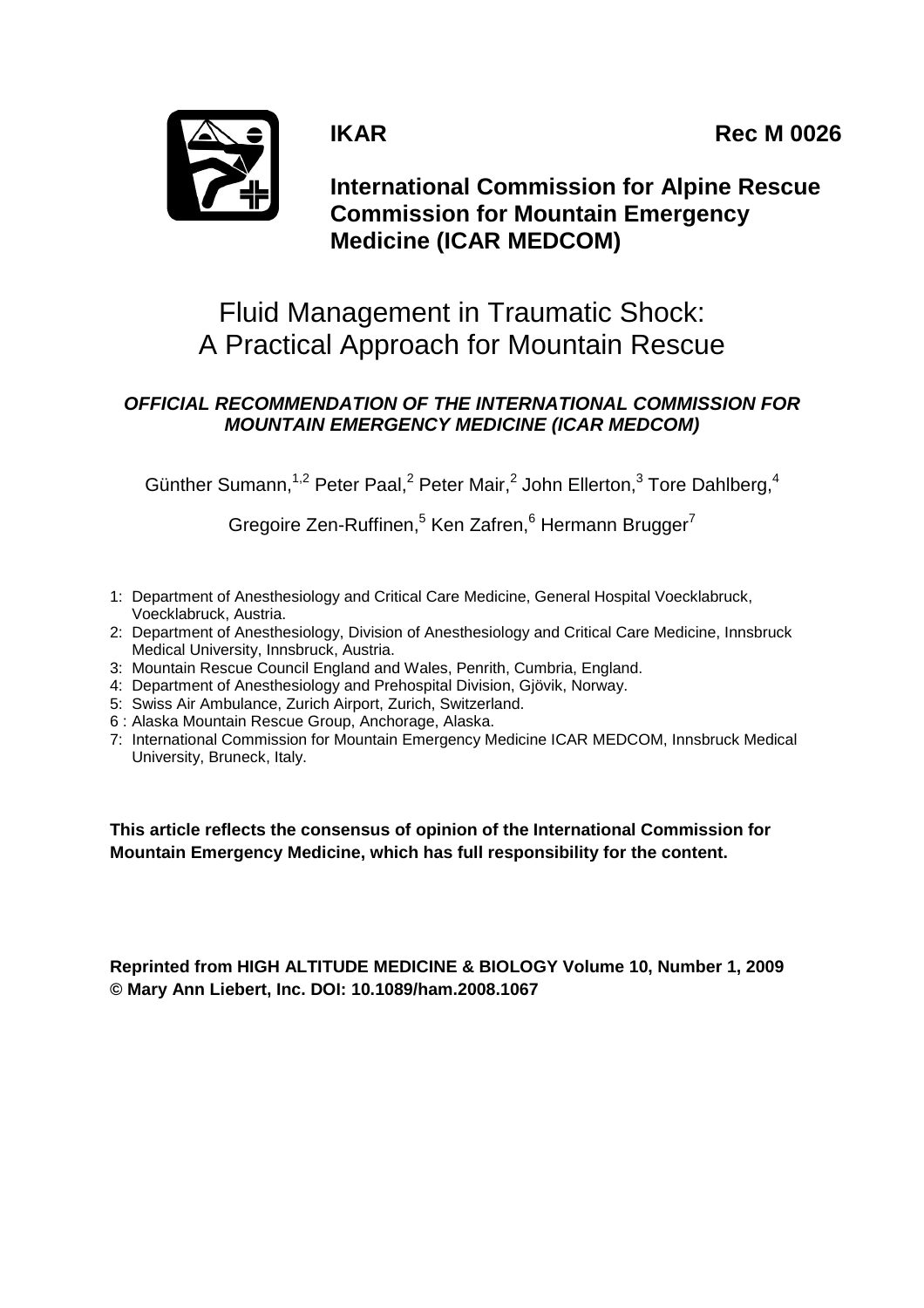## Fluid Management in Traumatic Shock: A Practical Approach for Mountain Rescue

### Official Recommendations of the International Commission for Mountain Emergency Medicine (ICAR MEDCOM)

Günther Sumann,<sup>1,2</sup> Peter Paal,<sup>2</sup> Peter Mair,<sup>2</sup> John Ellerton,<sup>3</sup> Tore Dahlberg,<sup>4</sup> Gregoire Zen-Ruffinen,<sup>5</sup> Ken Zafren,<sup>6</sup> and Hermann Brugger<sup>7</sup>

#### **Abstract**

Sumann, Günther, Peter Paal, Peter Mair, John Ellerton, Tore Dahlberg, Gregoire Zen-Ruffinen, Ken Zafren, and Hermann Brugger. Fluid management in traumatic shock: a practical approach for mountain rescue. *High Alt. Med. Biol*. 10:71–75, 2009.—The management of severe injuries leading to traumatic shock in mountains and remote areas is a great challenge for emergency physicians and rescuers. Traumatic brain injury may further aggravate outcome. A mountain rescue mission may face severe limitations from the terrain and required rescue technique. The mission may be characterized by a prolonged prehospital care time, where urban traumatic shock protocols may not apply. Yet optimal treatment is of utmost importance. The aim of this study is to establish scientifically supported recommendations for fluid management that are feasible for the physician or paramedic attending such an emergency. A nonsystematic literature search was performed; the results and recommendations were discussed among the authors and accepted by the International Commission for Mountain Emergency Medicine (ICAR MEDCOM). Diagnostic and therapeutic strategies are discussed, as well as limitations on therapy in mountain rescue. An algorithm for fluid resuscitation, derived from the recommendations, is presented in Fig. 1. Focused on the key criterion of traumatic brain injury, different levels of blood pressure are presented as a goal of therapy, and the practical means for achieving these are given.

**Key words:** fluid therapy; hemorrhage; mountain rescue; shock; trauma

#### **Introduction**

**B**etween 60% and 80% of the casualties evacuated from<br>European mountainous regions by organized mountain rescue teams suffer from traumatic injuries. Of these, 4% to 8% have sustained major trauma, with traumatic brain injury (TBI) being common (Burtscher and Jenny, 1987; Benedetto et al., 1991; Hearns, 2003).

In mountain rescue, to achieve short response times (comparable to those in urban settings) and advanced life support at the scene of the incident, the rescue team normally relies on the availability of a helicopter emergency medical system (HEMS) (Marsigny et al., 1999; Tomazin and Kovacs, 2003; Hohlrieder et al., 2004; Brugger et al., 2005). Cold temperatures, high winds, snowfall, and the exposed and potentially dangerous environment often limit the therapeutic

This article reflects the consensus of opinion of the International Commission for Mountain Emergency Medicine, which has full re-

<sup>&</sup>lt;sup>1</sup>Department of Anesthesiology and Critical Care Medicine, General Hospital Voecklabruck, Voecklabruck, Austria.

<sup>2</sup>Department of Anesthesiology, Division of Anesthesiology and Critical Care Medicine, Innsbruck Medical University, Innsbruck, Austria.<br><sup>3</sup>Mountain Rescue Council England and Wales, Penrith, Cumbria, England.

<sup>4</sup>Department of Anesthesiology and Prehospital Division, Gjövik, Norway.

<sup>5</sup>Swiss Air Ambulance, Zurich Airport, Zurich, Switzerland.

<sup>6</sup> Alaska Mountain Rescue Group, Anchorage, Alaska.

<sup>7</sup>International Commission for Mountain Emergency Medicine ICAR MEDCOM, Innsbruck Medical University, Bruneck, Italy.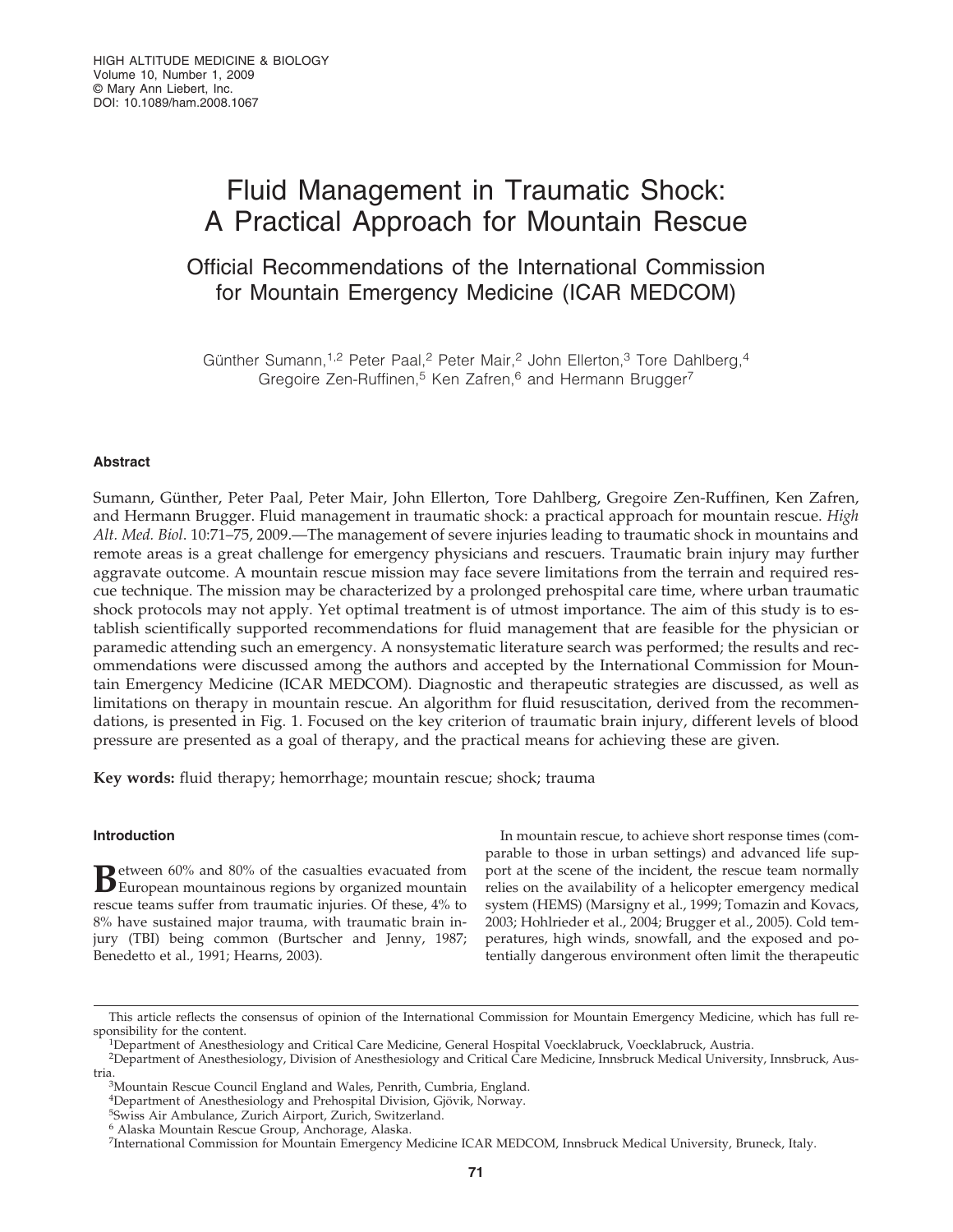interventions that normally form part of standard prehospital management of shock (Durrer, 1993). Moreover, terrestrial mountain rescue operations, where the casualty is evacuated by stretcher, are frequently characterized by a prolonged prehospital time and a hostile environment; these severely limit surveillance of the casualty and make any medical intervention difficult.

Despite the limitations, practitioners working in the field need guidance on how to deal with traumatic shock patients. The aim of this study is to establish scientifically supported, practical recommendations for fluid management suitable for emergencies in the mountains and remote areas, a task made even more challenging by a number of controversies surrounding the management of traumatic shock.

#### **Methods**

A nonsystematic literature search in the Medline database was performed, and publications relevant to mountain rescue between 1980 and 2007 were reviewed and selected. The results were discussed among the authors, and draft recommendations were presented at the International Commission for Mountain Emergency Medicine (ICAR MEDCOM) meetings at Gemmi Pass, Switzerland, and Kranjska Gora, Slovenia, in 2006. Consensus between mountain rescue experts was achieved in two further meetings at Patterdale, England, and Pontresina, Switzerland, in 2007. The paper was finally approved in October 2007.

#### **Results**

Different philosophies of prehospital fluid resuscitation are practiced in patients with traumatic shock; none of these concepts has convincing clinical data to support it beyond any scientific doubt. In addition, most of the knowledge and recommendations are derived from experimental animal studies. Aggressive fluid management, although still standard in many emergency medical systems, failed to improve survival in most clinical studies (Kaweski et al., 1990; Bickell et al., 1994; Deakin, 1994). A Cochrane review on fluid management in traumatic shock (Kwan et al., 2003) concluded that there is "continuing uncertainty about the best fluid administration strategy in bleeding trauma patients," and there is a lack of randomized, controlled studies to sufficiently answer the question.

Favorable outcome may decrease with systolic arterial blood pressure ≤ 90 mmHg (Revell et al., 2003; Vaid et al., 2006); but in a patient with uncontrolled hemorrhage, there is increasing scientific evidence that raising systolic arterial blood pressure (SABP) with aggressive fluid resuscitation will increase bleeding (Riddez et al., 1998; Krausz et al., 2001; Roberts et al., 2001) and does not improve survival (Kaweski et al., 1990; Bickell et al., 1994; Deakin, 1994). Therefore, it has been argued that withholding fluid, or using limited amounts of fluid, and aiming for a SABP lower than normal levels (permissive hypotension) (Kreimeier et al., 2000) may improve outcome. Experience from military medicine during combat conditions suggests that a strategy of limited, intermittent bolus administration of fluid aiming to just maintain consciousness and/or palpable central pulse (indicating a systolic blood pressure exceeeding 60 mmHg) may be reasonable for patients in traumatic shock even when prehospital time is prolonged (Revell, 2003). This concept seems to

benefit patients with certain trauma patterns, such as penetrating trauma or abdominal visceral injury (Bickell et al., 1994; Kreimeier et al., 2002). However, convincing scientific evidence from clinical studies to support these strategies in patients with other trauma patterns is lacking. On the other hand, there is reasonable scientific evidence that a reduced SABP is poorly tolerated in traumatic brain injury (Manley et al., 2001) and that normal levels of blood pressure may improve outcome in these patients (Chesnut et al., 1993).

There are two decisive key conditions to recognize in the prehospital setting: the presence of uncontrolled pressuredependent hemorrhage and severe TBI (Kreimeier et al., 2000). Both are difficult, if not impossible, to diagnose accurately in the prehospital environment. Uncontrolled pressure-dependent hemorrhage should be suspected in any patient responding transiently, or not at all, to initial fluid resuscitation. Impaired consciousness in a patient with shock may be caused by one or a combination of the following factors: arterial hypotension, hypoxemia, cardiac dysfunction, hypothermia, and TBI. Therefore, a Glasgow coma scale (GCS) below 9 does not necessarily indicate severe TBI, although the presence of external signs of head injury or anisocoria is suggestive (Moppett, 2007).

Despite all the controversies surrounding fluid resuscitation, scientific evidence and common sense suggest the following:

- 1. Fluid resuscitation should never markedly delay transport to hospital and in-hospital treatment (Pepe et al., 2002).
- 2. Control of external bleeding should precede fluid resuscitation (Voelckel et al., 2004; Soreide and Deakin, 2005).
- 3. Maintenance of a minimal arterial blood pressure  $(\geq 90)$ mmHg) that improves coronary and cerebral perfusion may increase short-term survival (Soreide and Deakin, 2005).
- 4. Aggressive fluid management may cause hypothermia and dilution coagulopathy (Marshall et al., 1997; Innerhofer et al., 2002).
- 5. Increasing SABP may intensify bleeding.
- 6. Reduced SABP is poorly tolerated in TBI.
- 7. Causes of traumatic shock not related to hypovolemia should be considered and treated promptly (e.g., deflating a tension pneumothorax)
- 8. Transferring a multisystem trauma patient in shock directly to the nearest level 1 trauma center improves outcome (Härtl et al., 2006; Rainer et al., 2007).
- 9. The use of hypertonic saline/dextrane improves survival in both hypotensive patients with TBI and patients with penetrating injuries requiring immediate surgery (Soreide and Deakin, 2005).

#### **Recommendations**

A flow chart (Fig. 1) based on therapeutic decisions sets out our recommendations for the management of traumatic shock in mountainous terrain and remote areas. This algorithm is suitable for both physician- and paramedic-staffed mountain rescue systems.

Traumatic shock should be suspected in any patient with hypotension and tachycardia or a mechanism of injury that is expected to cause substantial trauma. If scene safety al-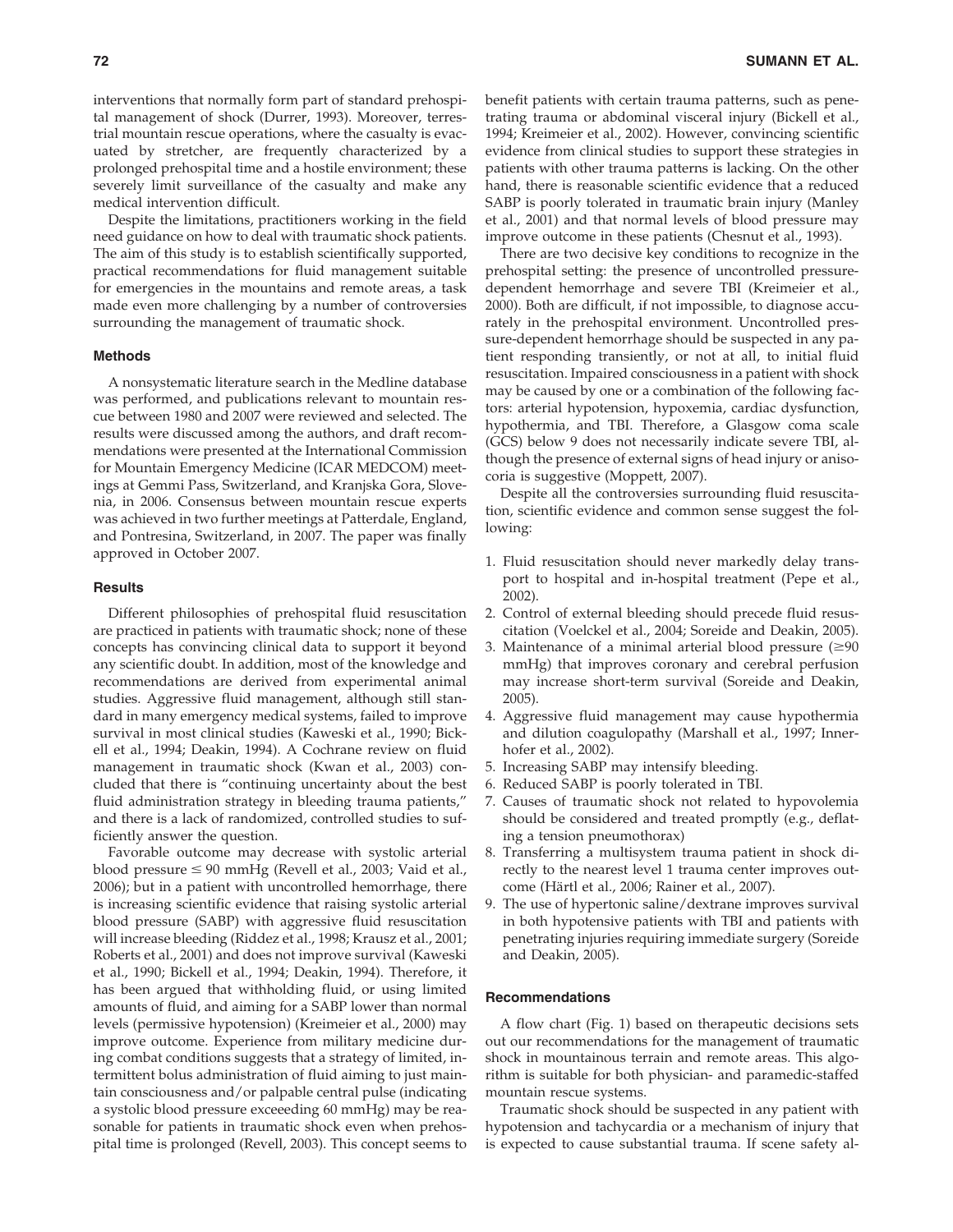

**FIG. 1.** A protocol for the prehospital management of patients in traumatic shock with or without brain or spinal injury in mountainous terrain and remote areas. \* Impairment of consciousness does not necessarily indicate severe TBI in a shock patient; hypoxia, tension pneumothorax, cardiac dysfunction and hypothermia should be excluded. \*\* If uncontrolled hemorrhage is suspected lower values maintaining consciousness and/or palpable central pulses may be reasonable. GCS Glasgow Coma Scale;  $SABP =$  systolic arterial blood pressure.

lows, first secure the airway and ensure adequate breathing. Stop external bleeding (e.g., by tamponade of a wound or alignment of fractured bone) and start oxygen. Whenever possible, immediately activate HEMS for a rapid evacuation to the nearest trauma center. Insert an intravenous line without markedly delaying evacuation; if this is not possible, intraosseous access can be an easy and safe alternative (Calkins et al., 2000). Fluid resuscitation at the scene should be started with a bolus of 500 to 1000 mL of isotonic fluid; the isotonic fluid of choice is still under debate (Brummel-Ziedins et al., 2006). Further assessment of the GCS for the presence of TBI or for a spinal lesion should be carried out if time permits.

1. If severe TBI or a spinal lesion is suspected, the SABP should be maintained equal or higher than 110 mmHg to ensure adequate central nervous system perfusion. The use of hypertonic and hypertonic/hyperoncotic solutions may be an option to achieve a rapid elevation of blood pressure and an improvement in hemodynamics. These solutions should be administered at a dose of 4 mL/kg as an infusion over 10 to 20 min, rather than as rapid bolus (Gemma et al., 1996; Anderson et al., 1997; Mauritz et al., 2002; Schimetta et al., 2002; Soreide and Deakin, 2005; Dubick et al., 2006). One infusion bag of 250 mL is sufficient for one patient and can easily be carried during terrestrial and cave rescues. Pressure infusion may be used to aid the fast administration of additional fluids. Adding catecholamines may be advantageous to using fluids only (Raedler et al., 2004; Voelckel et al., 2004; Krismer et al., 2006). The prognosis for patients with TBI and traumatic shock during HEMS missions may be similar to that for urban EMS, but will deteriorate in terrestrial mountain rescue missions.

2. If TBI is absent, we recommend that the initial prehospital fluid administration should be targeted at achieving a SABP of 90 mmHg. If uncontrolled hemorrhage is suspected, acceptance of even lower SABP values so as to just maintain consciousness and/or palpable central pulses (SABP  $>60$  mmHg) may be a reasonable option. Once intravenous or intraosseous access has been achieved, adequate analgesia should be strongly considered as it may reduce the untoward effects of excessive sympathetic stimulation (Terkelsen et al., 2005) and hasten evacuation.

During the transportation phase, airway, breathing, and circulation should be reassessed and restabilized if needed. Ideally, every patient in traumatic shock should be transferred directly to a level 1 trauma center without delay (Härtl et al., 2006; Rainer et al., 2007).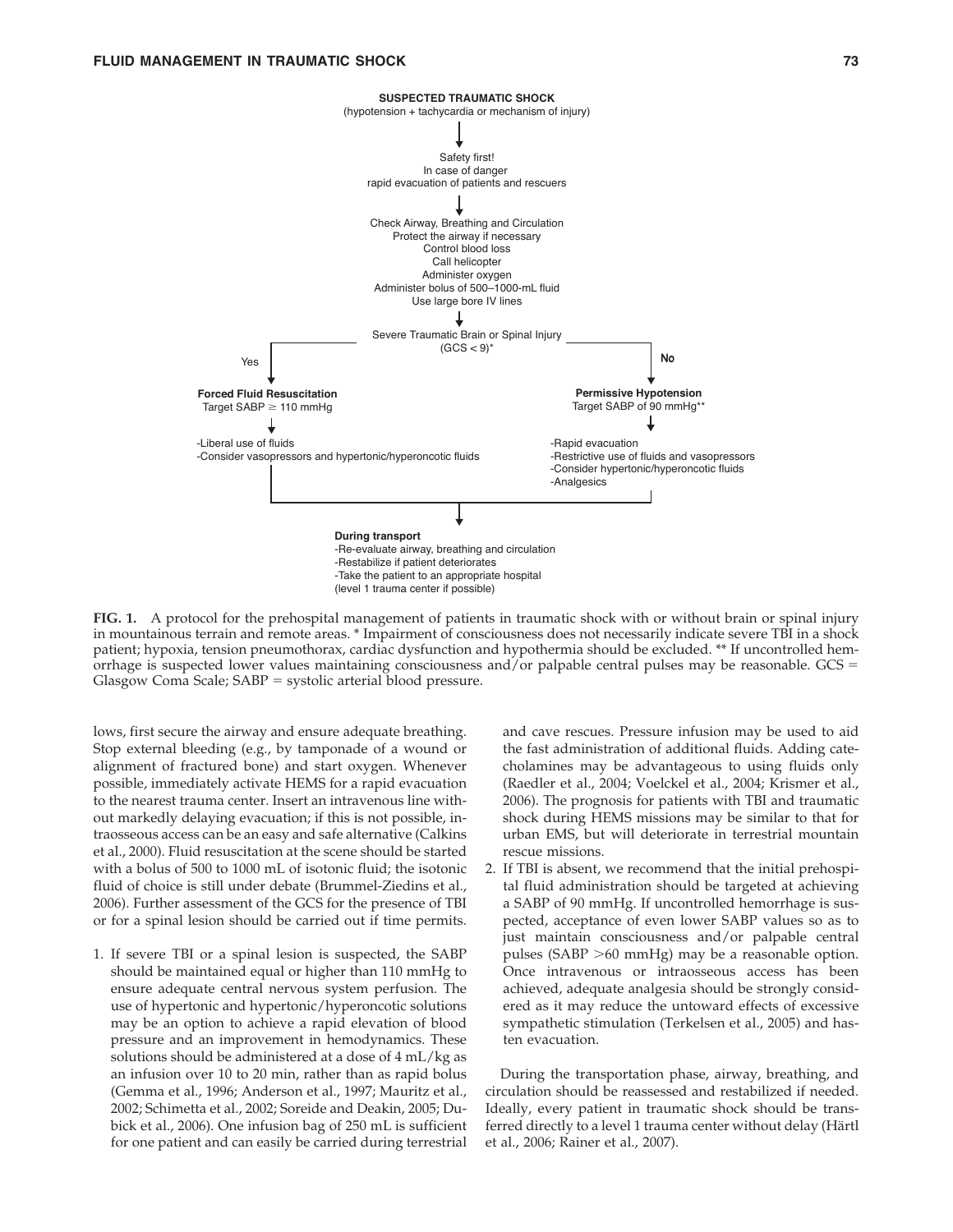#### **Limitations**

The authors are well aware of the poor prognosis for traumatic shock during terrestrial mountain rescue missions, especially in patients with uncontrolled bleeding or TBI; it is unknown whether outcome can be improved by fluid management or vasopressors. Shock management is subject to continuous reevaluation and needs to be individualzed for each patient. Changing to an alternative strategy of fluid resuscitation may be considered during the mission. These recommendations result from a broad expertise on mountain rescue missions by the authors and commission members. They are based on the current state of knowledge and would need to be reviewed as new therapeutic strategies are developed (Raab et al., 2007).

#### **Acknowledgments**

These recommendations have been discussed and officially approved by the following members of ICAR MED-COM: Giancelso Agazzi (Italy), Borislav Aleraj (Hungary), Christian Bannwart (Switzerland), Jan Beaufort (Czech Republic), Jeff Boyd ( Canada), Bruce Brink (Canada), Hermann Brugger (president) (Italy), Ivana Bukliĵas (Croatia), Ramon Chiocconi (Argentina), Giovanni Cipolotti (Italy), Tore Dahlberg (Norway), Ioannis Davidopoulos (Greece), Rik De Decker (South Africa), Florian Demetz (Italy), Tigran Elezovic (Bosnia and Herzegovina), John Ellerton (England), Fidel Elsensohn (vice president) (Austria), Silvia Ferrandis (Spain), Gerhard Flora (Austria), Herbert Forster (Germany), Jürgen Hein (Switzerland), David Hillebrandt (England), Martin Ivanov (Bulgaria), Hans Jacomet (Switzerland), Pavel Jonek (Poland), Darek Kaluza (Poland), Sylveriusz Kosinski (Poland), Miroslav Kovač (Slovakia), Xavier Ledoux (France), Peter Mair (Austria), Werner Maehrlein (Germany), Gianluca Marconi (Italy), Herbert Mayer (Germany), Mario Milani (Italy), Arthur Morgan (South Africa), Maria-Antonia Nerín (Spain), Marie Nordgren (Sweden), Peter Paal (Italy), Gula Przemyslaw (Poland), Oliver Reisten (Switzerland), Peter Rheinberger (Switzerland), Antzela Sachpazaridoy (Greece), Erik Sandstrom (Sweden), Marcel Sedlacko (Slovakia), Theoharis Sinifakoulis (Greece), Sven Skaiaa (Norway), Iñigo Soteras (Spain), Günther Sumann (Austria), Dario Švajda (Croatia), Michael Swangard (Canada), David Syme (Scotland), Oleg Tcholakov (Bulgaria), Steve Teale (Scotland), Iztok Tomazin (Slovenia, Vlahov Vitan (Bulgaria), Nicole Vogt (Switzerland), Karen Wanger (Canada), David Watson (Canada), Urs Wiget (past resident) (Switzerland), Eveline Winterberger (Switzerland), Ken Zafren (USA) (vice president), Gregoire Zen-Ruffinen (Switzerland), Igor Žuljan (Croatia).

#### **Disclosures**

This study was not supported financially or materially by any producer of resuscitation fluids or medical equipment. The authors have no financial interest in nor have they received any grants from related products.

#### **References**

Anderson J.T., Wisner D.H., Sullivan P.E., Matteucci M., Freshman S., Hildreth J., and Wagner F.C. (1997). Initial small-volume hypertonic resuscitation of shock and brain injury: shortand long-term effects. J. Trauma. 42:592–600.

- Benedetto K.P., Wambacher B., Genelin A., and Henn R. (1991). Typical skiing injuries. Langenbecks Arch. Chir. Suppl. Kongressbd.; pp. 460–465.
- Bickell W.H., Wall M.J., Pepe P.E., Martin R.R., Ginger V.F., Allen M.K., and Mattox K.L. (1994). Immediate versus delayed fluid resuscitation for hypotensive patients with penetrating torso injuries. N. Engl. J. Med. 331:1105–1109.
- Brugger H., Elsensohn F., Syme D., Sumann G., and Falk M. (2005). A survey of emergency medicine services in mountain areas of Europe and North America. High Alt. Med. Biol. 6:226–237.
- Brummel-Ziedins K., Whelihan M.F., Ziedins E.G., and Mann K.G. (2006). The resuscitative fluid you choose may potentiate bleeding. J. Trauma. 61:1350–1358.
- Burtscher M., and Jenny E. (1987). Ursachenspektrum des alpinen Unfalls. In: Erstversorgung, Bergung und Transport des alpinen Notfallpatienten. Proceedings X. International Congress on Mountain Rescue Medicine, Innsbruck, Austria; pp. 16–32.
- Calkins M.D., Fitzgerald G., Bentley T.B., and Burris D. (2000). Intraosseous infusion devices: a comparison for potential use in special operations. J. Trauma. 48:1068–1074.
- Chesnut R.M., Marshall L.F., Klauber M.R., Blunt B.A., Baldwin N., Eisenberg H.M., Jane J.A., Marmarou A., and Foulkes M.A. (1993). The role of secondary brain injury in determining outcome from severe head injury. J. Trauma. 34:216–222.
- Deakin C.D. (1994). Early fluid resuscitation in haemorrhagic shock. Eur. J. Emerg. Med. 1:8385.
- Dubick M.A., Bruttig S.P., and Wade C.E. (2006). Issues of concern regarding the use of hypertonic/hyperoncotic fluid resuscitation of hemorrhagic hypotension. Shock. 25:321–328.
- Durrer B. (1993). Characteristics of emergency therapy in mountain accidents. Ther. Umsch. 50:228–233.
- Gemma M., Cozzi S., Piccoli S., Magrin S., De Vitis A., and Cenzato M. (1996). Hypertonic saline fluid therapy following brain stem trauma. J. Neurosurg. Anesthesiol. 8:137–141.
- Härtl R., Gerber L.M., Iacono L., Ni Q., Lyons K., and Ghajar J. (2006). Direct transport within an organized state trauma system reduces mortality in patients with severe traumatic brain injury. J. Trauma. 60(6):1250–1256.
- Hearns S.T. (2003). The Scottish mountain rescue casualty study. Emerg. Med. J. 20:281–284.
- Hohlrieder M., Eschertzhuber S., Schubert H., Zinnecker R., and Mair P. (2004). Severity and pattern of injury in Alpine fall accidents. High Alt. Med. Biol. 3:349–354.
- Innerhofer P., Fries D., Margreiter J., Klingler A., Kuhbacher G., Wachter B., Oswald E., Salner E., Frischhut B., and Schobersberger W. (2002). The effects of perioperatively administered colloids and crystalloids on primary platelet-mediated hemostasis and clot formation. Anesth. Analg. 95:858–865.
- Kaweski S.M., Sise M.J., and Virgilio R.W. (1990). The effect of prehospital fluids on survival in trauma patients. J. Trauma. 30:1215–1219.
- Krausz M.M., Bashenko Y., and Hirsh M. (2001). Crystalloid and colloid resuscitation of uncontrolled hemorrhagic shock following massive splenic injury. Shock. 16:383–388.
- Kreimeier U., Lackner C.K., Prueckner S., Rupper M., and Peter K. (2002). Permissive hypotension in severe trauma. Anaesthesist. 51:787–799.
- Kreimeier U., Prueckner S., and Peter K. (2000). Permissive hypotension. Schweiz. Med. Wochenschr. 130:1516–1524.
- Krismer A.C., Dunser M.W., Lindner K.H., Stadlbauer K.H., Mayr V.D., Lienhart H.G., Arntz R.H., and Wenzel V. (2006).